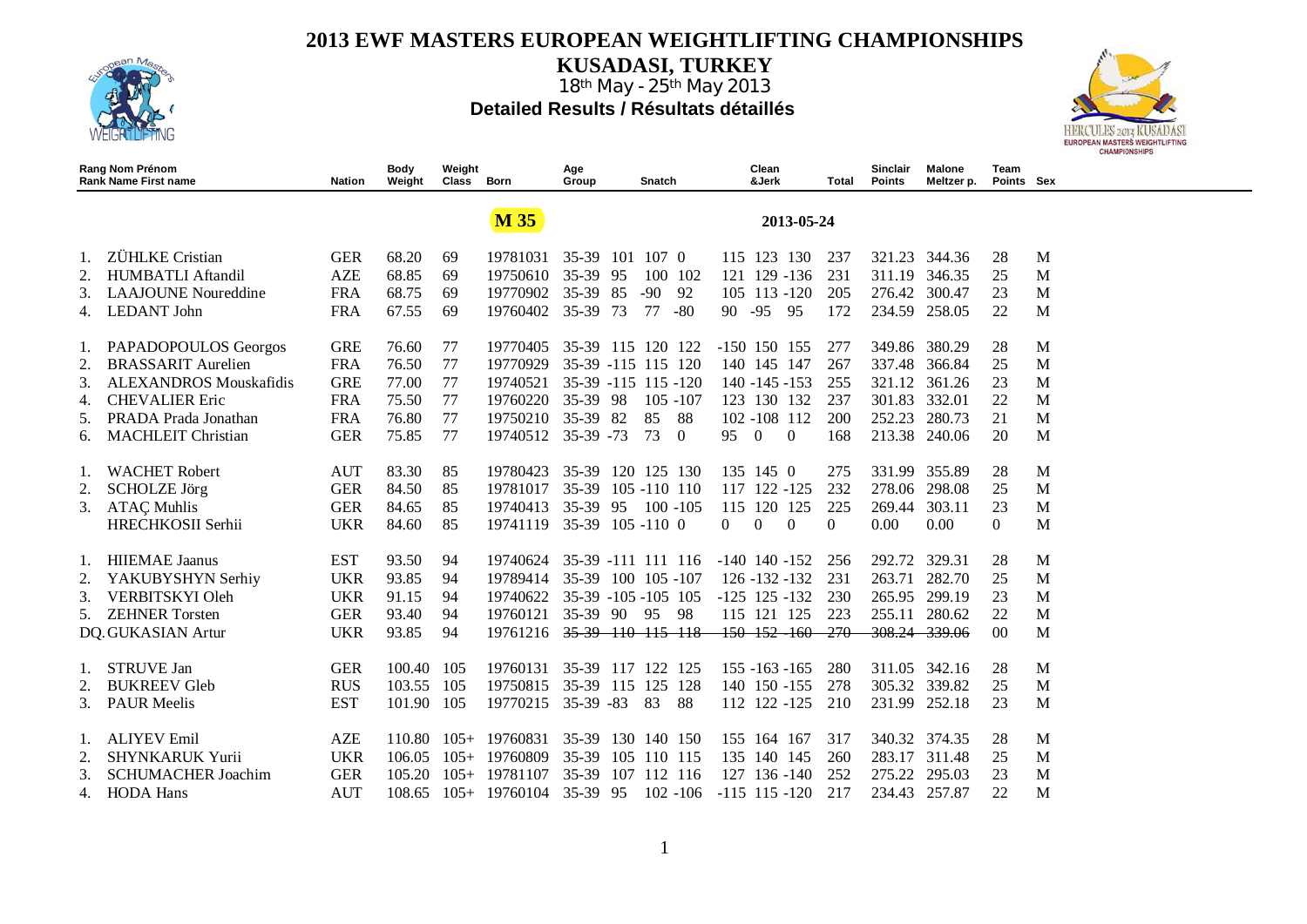

**KUSADASI, TURKEY**



|    | Rang Nom Prénom<br><b>Rank Name First name</b> | Nation     | Body<br>Weight | Weight<br>Class | Born        | Age<br>Group              |      | Snatch   |                   |          | Clean<br>&Jerk |                     | Total    | Sinclair<br><b>Points</b> | Malone<br>Meltzer p. | Team<br>Points Sex |   |
|----|------------------------------------------------|------------|----------------|-----------------|-------------|---------------------------|------|----------|-------------------|----------|----------------|---------------------|----------|---------------------------|----------------------|--------------------|---|
|    |                                                |            |                |                 | <b>M</b> 40 |                           |      |          |                   |          |                | 2013-05-24          |          |                           |                      |                    |   |
|    | KÜTÜK Mehmet                                   | <b>TUR</b> | 55.00          | 56              | 19720210    | $40-44$ 60                |      | 70       | 75                | 70       | 90             | $-100$              | 165      |                           | 261.22 299.62        | 28                 | M |
| 1. | <b>BECK Mark</b>                               | <b>GBR</b> | 61.00          | 62              | 19700923    | 40-44                     | 75   | 80       | $-85$             | 95       |                | $100 - 105$         | 180      | 263.39                    | 308.16               | 28                 | M |
| 2. | <b>MASCHERONI Alberto</b>                      | <b>ITA</b> | 60.95          | 62              | 19701022    | 40-44                     | 55   | 58       | $-60$             | 75       | $-82$          | $-82$               | 133      | 194.73                    | 227.83               | 25                 | M |
| 1. | <b>MARCELLINO Franco</b>                       | <b>ITA</b> | 67.95          | 69              | 19701230    | 40-44                     | -84  | 89       | 91                |          |                | 115 120 -127        | 211      | 286.67                    | 335.41               | 28                 | M |
| 2. | RUDNICHENKO Volodymyr                          | <b>UKR</b> | 68.85          | 69              | 19731215    | $40-44 - 85$              |      | 85       | $-88$             |          |                | 112 -116 117        | 202      | 272.12                    | 309.13               | 25                 | M |
|    | <b>KAYSHEV Aleksey</b>                         | <b>RUS</b> | 69.00          | 69              | 19701003    | $40-44$ 0                 |      | $\Omega$ | $\Omega$          | $\Omega$ | $\Omega$       | $\theta$            | $\Omega$ | 0.00                      | 0.00                 | $\Omega$           | M |
| 1. | <b>COSKUN</b> Ferhat                           | TUR        | 76.95          | 77              | 19710120    | 40-44 85                  |      | 90       | 95                | 105      | 1100           |                     | 205      |                           | 258.25 299.06        | 28                 | M |
| 2. | <b>DOGAN Mehmet</b>                            | <b>TUR</b> | 76.85          | 77              | 19731205    | 40-44                     | 75   | 79       | 81                | 91       | 1000           |                     | 181      | 228.19                    | 259.22               | 25                 | M |
|    | <b>DEASY</b> Carl                              | <b>GBR</b> | 84.90          | 85              | 19720111    | 40-44                     | 103  |          | 108 110           |          |                | 130 135 138         | 248      | 296.54                    | 340.13               | 28                 | M |
| 2. | <b>ULLMAN</b> Stefan                           | <b>GER</b> | 80.15          | 85              | 19700507    | 40-44                     |      |          | 105 108 110       |          |                | 130 -135 -137       | 240      | 295.64                    | 345.90               | 25                 | M |
| 3. | <b>MOITIE Christophe</b>                       | <b>FRA</b> | 77.95          | 85              | 19720226    | 40-44 -105 105 -109       |      |          |                   |          |                | $-131$ $131$ $-133$ | 236      | 295.16                    | 338.55               | 23                 | M |
| 4. | <b>NEITZEL Yves</b>                            | <b>GER</b> | 84.10          | 85              | 19700112    | 40-44 100 104 -106        |      |          |                   |          | 125 129 0      |                     | 233      | 279.93                    | 327.52               | 22                 | M |
| 5. | <b>DEMIRTAS Murat</b>                          | <b>TUR</b> | 82.50          | 85              | 19710406    | 40-44 91                  |      | -95      | 98                |          | 110 119 0      |                     | 217      | 263.27                    | 304.87               | 21                 | M |
|    | <b>KURNAZ Hayrettin</b>                        | <b>TUR</b> | 79.15          | 85              | 19730220    | $40-44$ 100 0             |      |          | $\Omega$          | $\Omega$ | $\Omega$       | $\Omega$            | $\Omega$ | 0.00                      | 0.00                 | $\Omega$           | M |
|    | <b>KEREST Roman</b>                            | <b>RUS</b> | 82.95          | 85              | 19731206    | 40-44 110 -115 -115       |      |          |                   |          |                | $-130 - 130 - 130$  | $\Omega$ | 0.00                      | 0.00                 | $\Omega$           | M |
| 1. | KOLOSOV Iliiya                                 | <b>RUS</b> | 92.65          | 94              | 19690802    | $40-44$ 100 $-107$ $-107$ |      |          |                   |          |                | 137 141 145         | 245      | 281.26                    | 332.73               | 28                 | M |
| 2. | MEINHARDT-HEIBE Alexander                      | <b>GER</b> | 92.95          | 94              | 19711218    | $40-44 - 106$ 106 $-110$  |      |          |                   |          |                | 130 - 135 135       | 241      | 276.27                    | 319.93               | 25                 | M |
| 3. | <b>DIEM Rudolf</b>                             | <b>AUT</b> | 93.75          | 94              | 19720321    | 40-44                     |      |          | 103 -108 108      |          |                | $125 - 131 - 131$   | 233      | 266.12                    | 305.24               | 23                 | M |
| 4. | <b>SCHULZE Jahn</b>                            | <b>GER</b> | 90.95          | 94              | 19730319    | $40 - 44$                 |      |          | $102 - 106 - 106$ |          |                | 123 - 128 - 128     | 225      | 260.42                    | 295.84               | 22                 | M |
| 5. | <b>IFANGOUSINE Jean Philipe</b>                | <b>FRA</b> | 88.60          | 94              | 19700720    | $40 - 44$                 | 85   | 90       | $-95$             |          |                | 115 120 -125        | 210      | 245.99                    | 287.81               | 21                 | M |
| 6. | NACARGIL Ö. Faruk                              | <b>TUR</b> | 92.55          | 94              | 19700106    | 40-44 84                  |      | 88       | $-91$             |          |                | $104 - 110 - 110$   | 192      | 220.52                    | 258.00               | 20                 | M |
|    | <b>MARTYNYUK Vasyl</b>                         | <b>UKR</b> | 104.50         | 105             | 19691002    | 40-44                     |      |          | 127 132 135       |          | 145, 150, 0    |                     | 285      | 311.99                    | 369.08               | 28                 | M |
| 2. | <b>ROSENGARD Oliver</b>                        | <b>GER</b> | 104.50         | 105             | 19710405    | 40-44                     | 1150 |          | $\Omega$          |          | 125 135 0      |                     | 250      | 273.67                    | 316.92               | 25                 | M |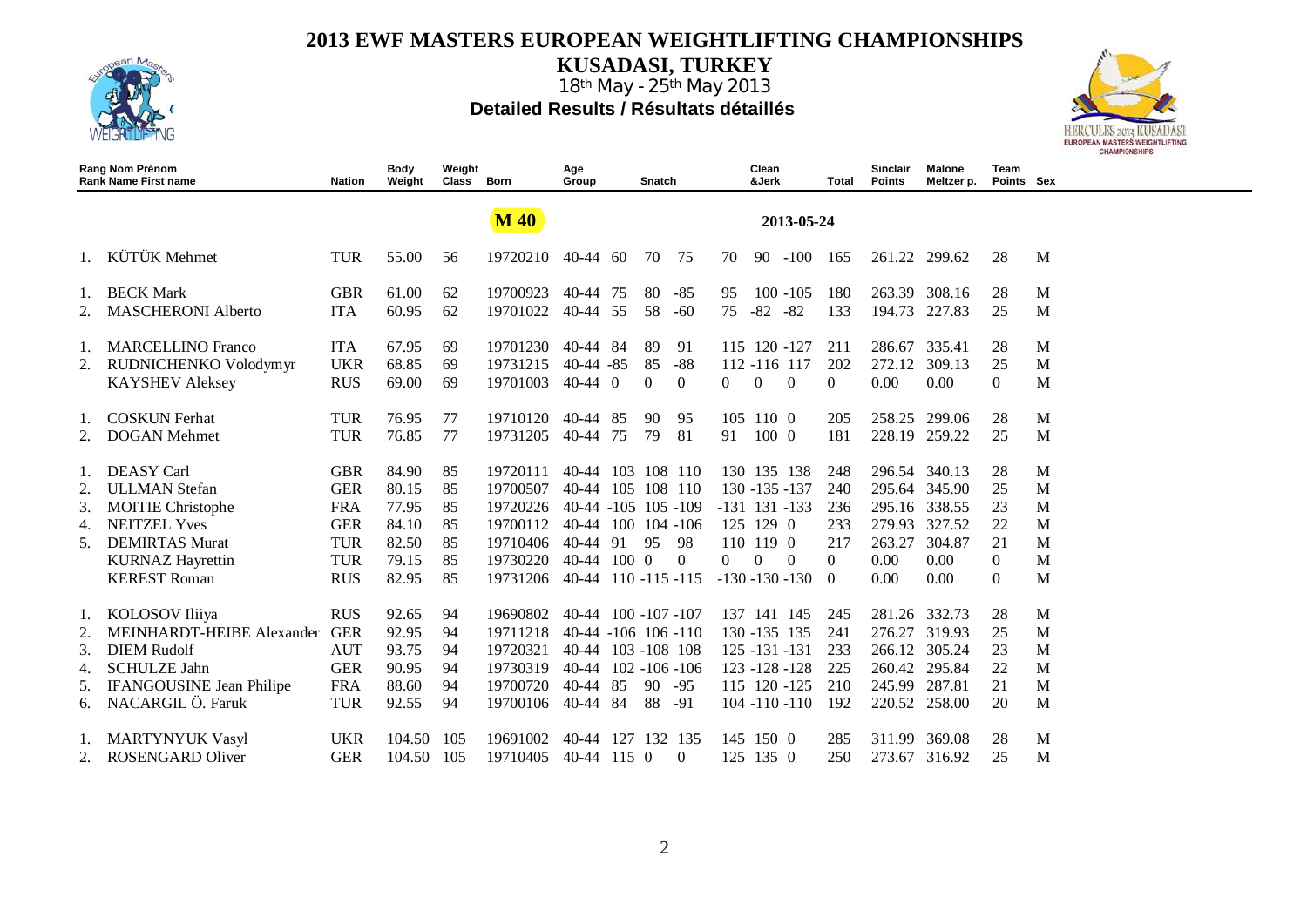

**KUSADASI, TURKEY** 18th May - 25th May 2013

**Detailed Results / Résultats détaillés** 



|    | Rang Nom Prénom<br><b>Rank Name First name</b> | <b>Nation</b> | Body<br>Weight | Weight<br>Class Born |                    | Age<br>Group       |      | Snatch            |             |       | Clean<br>&Jerk |                   | Total        | <b>Sinclair</b><br>Points | <b>Malone</b><br>Meltzer p. | <b>Team</b><br>Points Sex |   |
|----|------------------------------------------------|---------------|----------------|----------------------|--------------------|--------------------|------|-------------------|-------------|-------|----------------|-------------------|--------------|---------------------------|-----------------------------|---------------------------|---|
|    | <b>SUSHCHAK Vladimir</b>                       | <b>RUS</b>    | 135.05         | $105+$               | 19720925           | $40 - 44$          |      | $150 - 160 - 166$ |             |       |                | 175 -185 -192     | 325          | 332.41                    | 381.28                      | 28                        | M |
| 2. | <b>ELSPASS</b> Swen                            | <b>GER</b>    | 107.45         | $105+$               | 19730507           | 40-44 110 -115 117 |      |                   |             |       |                | 148 155 -160      | 272          | 294.92 335.03             |                             | 25                        | M |
| 3. | COCO Ruggiero                                  | <b>ITA</b>    | 112.55         | $105+$               | 19700416           | 40-44 90           |      | 95                | 100         |       |                | 126 130 -135      | 230          | 245.73                    | 287.51                      | 23                        | M |
| 4. | <b>RICHTER Thorsten</b>                        | <b>GER</b>    | 110.55         | $105+$               | 19690607           | $40-44 - 95$       |      | 97                | $-107$      |       |                | 115 125 -134      | 222          | 238.50                    | 282.14                      | 22                        | M |
| 5. | DOGAN Ceyhun                                   | <b>TUR</b>    | 116.15         | $105+$               | 19731011           | 40-44 85           |      | 90                | $-95$       | 100 0 |                | $\overline{0}$    | 190          | 201.14                    | 228.50                      | 21                        | M |
|    |                                                |               |                |                      |                    |                    |      |                   |             |       |                |                   |              |                           |                             |                           |   |
|    |                                                |               |                |                      | <b>M</b> 45        |                    |      |                   |             |       |                | 2013-05-23        |              |                           |                             |                           |   |
| Ι. | <b>PASCAL Eric</b>                             | <b>FRA</b>    | 54.90          | 56                   | 19681218           | 45-49 54           |      | -57               | 60          | 70    | 75             | 80                | 140          | 221.96 265.24             |                             | 28                        | M |
|    | <b>ALATAY Hüseyin</b>                          | <b>TUR</b>    | 55.95          | 56                   | 19650901           | $45-49$ -60        |      | 60                | 64          | $-65$ | 65             | $-70$             | 129          | 201.48 247.01             |                             | 25                        | M |
|    |                                                |               |                |                      |                    |                    |      |                   |             |       |                |                   |              |                           |                             |                           |   |
|    | <b>HELIN Harri</b>                             | <b>FIN</b>    | 62.00          | 62                   | 19640405 45-49 68  |                    |      | 72                | 74          | 90    | $-96$          | 96                | 170          | 245.86 303.39             |                             | 28                        | M |
| 2. | <b>ALATAY Mahmut</b>                           | <b>TUR</b>    | 61.45          | 62                   | 19670000 45-49     |                    | 64   | -66               | 66          | 71    | 75             | $\overline{0}$    | 141          | 205.23 247.71             |                             | 25                        | M |
|    |                                                |               |                |                      |                    |                    |      |                   |             |       |                |                   |              |                           |                             |                           |   |
| 1. | RÜDIGER Rene                                   | <b>GER</b>    | 69.00          | 69                   | 19670325           | 45-49 90           |      | -95               | -95         |       |                | 112 118 123       | 213          | 286.54 345.85             |                             | 28                        | M |
| 2. | <b>VOLOSHIN Andrey</b>                         | <b>RUS</b>    | 68.90          | 69                   | 19680619           | $45-49 - 85$       |      | 85                | 91          |       | 110 116 121    |                   | 212          | 285.46 341.12             |                             | 25                        | M |
| 3. | ROHLAND Joachim                                | <b>GER</b>    | 68.55          | 69                   | 19650313           | 45-49 76           |      | 80                | 82          | 96    |                | 101 105           | 187          | 252.62 309.72             |                             | 23                        | M |
| 4. | <b>BEUTHLING Volker</b>                        | <b>GER</b>    | 68.80          | 69                   | 19651107           | 45-49 75           |      | $-80$             | 80          | 95    |                | $-100 - 100$      | 175          | 235.86                    | 289.16                      | 22                        | M |
|    | <b>DINÇER Necip</b>                            | <b>TUR</b>    | 68.35          | 69                   | 19650000 45-49 -62 |                    |      | $-62$             | -64         | 0     | $\Omega$       | $\overline{0}$    | $\mathbf{0}$ | 0.00                      | 0.00                        | $\overline{0}$            | M |
|    |                                                |               |                |                      |                    |                    |      |                   |             |       |                |                   |              |                           |                             |                           |   |
| 1. | <b>KILPONEN</b> Petri                          | <b>FIN</b>    | 72.65          | 77                   | 19681221           | 45-49 -98          |      | 98                | $\bf{0}$    |       |                | 119 121 124       | 222          | 289.22 345.62             |                             | 28                        | M |
| 2. | <b>JAKULIS Gintaras</b>                        | <b>LTU</b>    | 75.85          | 77                   | 19671017           | 45-49 95           |      | $-98$             | $-98$       |       |                | 117 122 -127      | 217          | 275.62 332.67             |                             | 25                        | M |
| 3. | RUSSO Luigi Massimo                            | <b>ITA</b>    | 76.35          | 77                   | 19670722           | 45-49 -92          |      | 92                | $-96$       |       |                | 115 -121 123      | 215          | 272.05 328.37             |                             | 23                        | M |
| 4. | <b>NAMIG</b> Aghayev                           | <b>AZE</b>    | 75.70          | 77                   | 19661201           | 45-49 85           |      | 91                | 95          |       |                | $105 - 115 - 117$ | 200          | 254.32 309.50             |                             | 22                        | M |
| 5. | <b>HORNYAK Jozsef</b>                          | <b>HUN</b>    | 73.10          | 77                   | 19640428           | 45-49 82           |      | -86               | -86         |       |                | $95 - 100 - 100$  | 177          | 229.74 283.50             |                             | 21                        | M |
|    | DQ HORMES Marcus                               | <b>NED</b>    | 76.85          | 77                   | 19660516           | 45 49 90           |      | $-90$             | -95         |       |                | 115 120 122 210   |              | 264.75 322.19             |                             | $00\,$                    | M |
|    |                                                |               |                |                      |                    |                    |      |                   |             |       |                |                   |              |                           |                             |                           |   |
| Ι. | <b>ROSANICS</b> Peter                          | <b>HUN</b>    | 84.40          | 85                   | 19640601           | 45-49 95           |      | $-100$ 100        |             |       |                | 123 126 -149      | 226          | 271.03 334.45             |                             | 28                        | M |
| 2. | <b>OLEYNIKOV Nikolay</b>                       | <b>RUS</b>    | 84.40          | 85                   | 19650916           | 45-49              | - 87 | 92                | 95          |       | 120 124 127    |                   | 222          | 266.24                    | 326.41                      | 25                        | M |
| 3. | <b>MCEWAN</b> John                             | SCO           | 85.00          | 85                   | 19651214           | 45-49 95           |      |                   | $100 - 102$ |       |                | 115 120 122       | 222          | 265.30                    | 325.26                      | 23                        | M |
| 4. | <b>MACHLEIT Mario</b>                          | <b>GER</b>    | 82.05          | 85                   | 19680523           | 45-49 92           |      | 97                | 101         |       |                | 112 117 -121      | 218          | 265.23 316.96             |                             | 22                        | M |
| 5. | <b>NAUMOV</b> Anataoliy                        | <b>RUS</b>    | 80.95          | 85                   | 19660805           | 45-49              | 85   | $-90$             | 90          |       |                | $115 - 120 - 120$ | 205          | 251.19                    | 305.70                      | 21                        | M |
| 6. | <b>BRANKE</b> Michael                          | <b>GER</b>    | 80.65          | 85                   | 19651225           | 45-49              | 85   | $-90$             | $-90$       |       |                | 110 115 -118      | 200          | 245.55 301.04             |                             | 20                        | M |
| 7. | <b>CHERIGIE Xavier</b>                         | <b>FRA</b>    | 82.00          | 85                   | 19661010           | 45-49              | 85   | $-90$             | $-93$       |       |                | 105 110 -113      | 195          | 237.33                    | 288.83                      | 19                        | M |
| 8. | PÖZE Hüseyin                                   | <b>TUR</b>    | 82.05          | 85                   | 19671220           | 45-49              | 75   | 81                | 85          |       |                | 100 -108 108      | 193          | 234.82                    | 283.43                      | 18                        | M |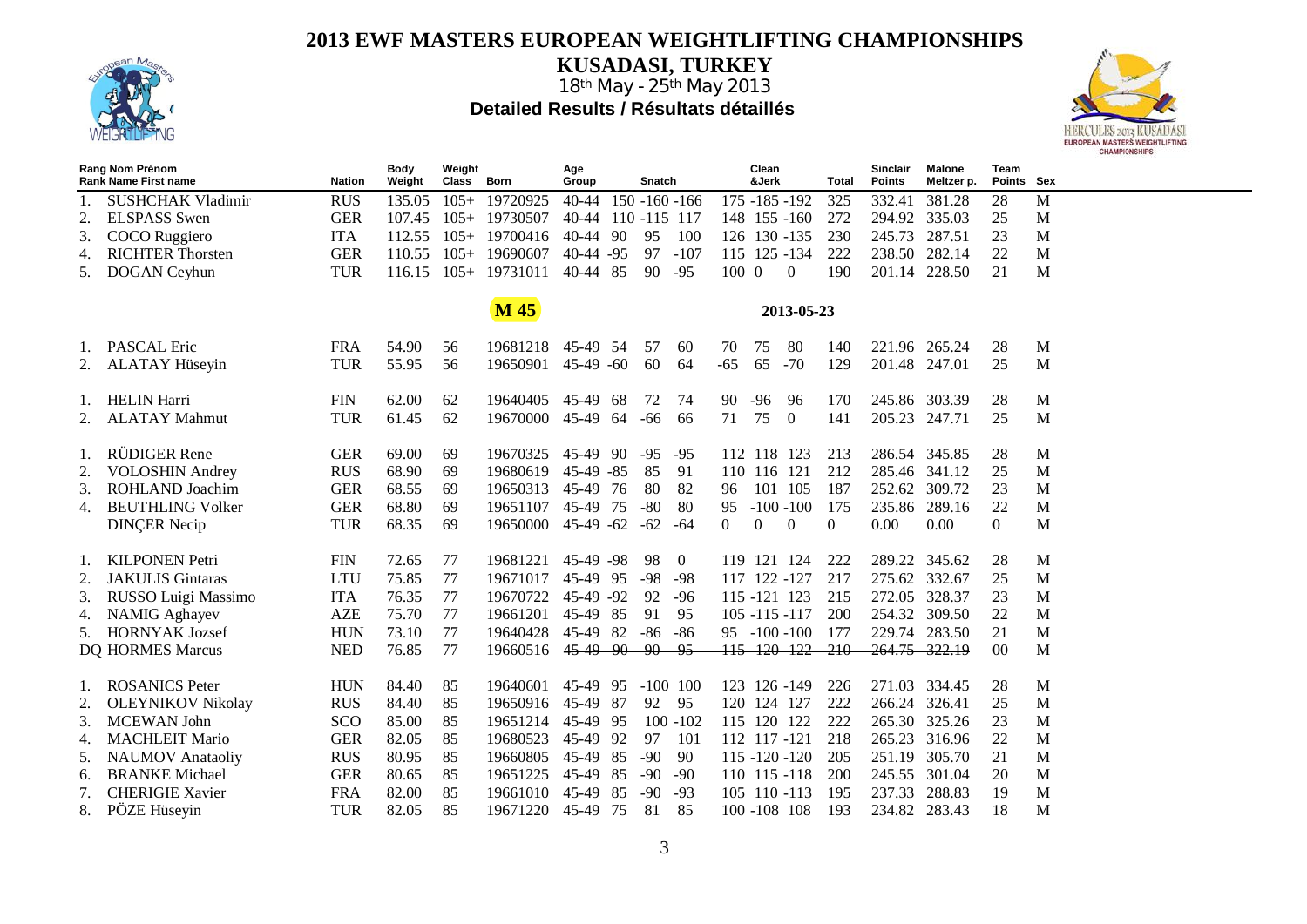

**KUSADASI, TURKEY**

18<sup>th</sup> May - 25<sup>th</sup> May 2013 **Detailed Results / Résultats détaillés** 



|               | Rang Nom Prénom<br><b>Rank Name First name</b> | Nation     | Body<br>Weight | Weight<br>Class Born |          | Age<br>Group   | Snatch                     | Clean<br>&Jerk                  | Total    | Sinclair<br>Points | <b>Malone</b><br>Meltzer p. | <b>Team</b><br>Points Sex |   |
|---------------|------------------------------------------------|------------|----------------|----------------------|----------|----------------|----------------------------|---------------------------------|----------|--------------------|-----------------------------|---------------------------|---|
|               |                                                |            |                |                      |          |                |                            |                                 |          |                    |                             |                           |   |
|               | <b>MAGISTRIS Cesare</b>                        | <b>ITA</b> | 94.00          | 94                   | 19660526 | 45-49          | 105 108<br>100             | $126 - 130$<br>121              | 234      |                    | 266.96 324.89               | 28                        | M |
|               | <b>RAHIMAU Akif</b>                            | <b>BLR</b> | 88.50          | 94                   | 19661026 | 45-49<br>-95   | $100 - 104$                | $120 - 129 = 0$                 | 220      |                    | 257.84 313.80               | 25                        | M |
| 3.            | ALIQULIYEV Teymyr                              | <b>AZE</b> | 85.55          | 94                   | 19680307 | 45-49<br>-87   | 90<br>93                   | 115 - 121 121                   | 214      | 254.92             | 304.63                      | 23                        | M |
| 4.            | <b>KARPOV Jurij</b>                            | <b>GER</b> | 88.40          | 94                   | 19680416 | 45-49<br>-90   | 99<br>95                   | 115 -120 -120                   | 214      | 250.95             | 299.88                      | 22                        | M |
| $\mathcal{L}$ | <b>ROMANIDIS Odisseas</b>                      | <b>GRE</b> | 90.10          | 94                   | 19650302 | 45-49<br>-87   | 92<br>95                   | 108 -115 115                    | 210      | 244.10             | 299.26                      | 21                        | M |
| 6.            | RÄTTYÄ Keijo                                   | <b>FIN</b> | 93.15          | 94                   | 19681118 | 45-49<br>-85   | 91<br>$-96$                | 110 115 0                       | 206      | 235.93             | 281.94                      | 20                        | M |
|               | <b>GIRARDI</b> Sante                           | <b>ITA</b> | 85.05          | 94                   | 19640803 | 45-49<br>82    | -87<br>-88                 | 100 -102 102                    | 184      | 219.82             | 271.26                      | 19                        | M |
| 8.            | POTI Arpad                                     | <b>HUN</b> | 91.90          | 94                   | 19660423 | 45-49<br>-84   | -86<br>-86                 | 98<br>$\Omega$<br>$\Omega$      | 182      | 209.68             | 255.18                      | 18                        | M |
| 9.            | <b>DOGAN Mustafa</b>                           | <b>TUR</b> | 88.65          | 94                   | 19650210 | 45-49<br>$-72$ | 72<br>76                   | 91<br>$\Omega$<br>$\Omega$      | 167      | 195.57             | 239.77                      | 17                        | M |
|               | <b>MAMMADOV</b> Iltifat                        | <b>AZE</b> | 93.05          | 94                   | 19650331 | 45-49<br>-90   | $-95$<br>$-95$             | $-115 - 115 - 115$              | $\theta$ | 0.00               | 0.00                        | $\overline{0}$            | M |
| 1.            | <b>BULUT</b> Sunay                             | <b>TUR</b> | 104.45         | 105                  | 19670430 | 45-49          | 1150<br>$\left( 0 \right)$ | 131 0<br>$\Omega$               | 246      |                    | 269.34 325.10               | 28                        | M |
|               | <b>ROMAN Schinhan</b>                          | <b>AUT</b> | 102.90         | 105                  | 19640616 | 45-49<br>95    | -99<br>$-102$              | 115 119 0                       | 218      | 239.97             | 296.12                      | 25                        | M |
| 3.            | <b>NATIG</b> Aghayev                           | <b>AZE</b> | 104.00         | 105                  | 19650605 | 45-49<br>96    | 101<br>$-103$              | $115 - 118$<br>111              | 216      | 236.86             | 290.39                      | 23                        | M |
|               | POLDOJA Margus                                 | <b>EST</b> | 102.00         | 105                  | 19660714 | 45-49<br>-85   | $-90^{\circ}$<br>90        | 0<br>$\theta$<br>$\overline{0}$ | $\theta$ | 0.00               | 0.00                        | $\overline{0}$            | M |
|               | SMOLONOGIN Konstantin                          | <b>RUS</b> | 120.70         | $105+$               | 19640429 | 45-49          | $-115$ 115 $-120$          | 1450<br>140                     | 260      | 272.44             | 336.19                      | 28                        | M |
|               | <b>KAISER Oliver</b>                           | <b>GER</b> | 127.55         | $105+$               | 19660619 | 45-49          | 100 106 112                | 133 0<br>$\theta$               | 245      | 253.41             | 308.40                      | 25                        | M |
| 3.            | <b>BRAUN Jürgen</b>                            | <b>GER</b> | 141.90         | $105+$               | 19660902 | 45-49          | $100 - 104 - 104$          | 131 140 -146                    | 240      | 243.55             | 296.40                      | 23                        | M |
|               | <b>BUSCHAN Ralf</b>                            | <b>GER</b> | 113.20         | $105+$               | 19650414 | 45-49<br>95    | $-100$ 100                 | 120 125 -130                    | 225      | 239.97             | 294.21                      | 22                        | M |
| C.            | <b>MAGOT</b> Janos                             | <b>HUN</b> | 133.60         | $105+$               | 19660613 | 45-49<br>95    | $-100 - 105$               | 115 -122 -122                   | 210      | 215.21             | 261.91                      | 21                        | M |
|               |                                                |            |                |                      |          |                |                            |                                 |          |                    |                             |                           |   |

**M 50 2013-05-22**  1. AKIF Aliyev AZE 54.80 56 19590305 50-54 65 -70 70 75 80 -85 150 238.16 314.13 28 M UKR 55.30 56 19631022 50-54 55 -60 60 65 -70 72 132 208.07 258.63 25 M 1. WAGNER Andreas GER 61.40 62 19620829 50-54 76 80 82 100 105 112 194 282.53 354.58 28 M 1. ROOSEBEKE Bernard FRA 68.65 69 19631221 50-54 70 75 78 90 95 -100 173 233.49 290.23 28 M 2. JUHASZ Gabor HUN 67.85 69 19600310 50-54 60 70 -78 80 90 -96 160 217.59 281.34 25 M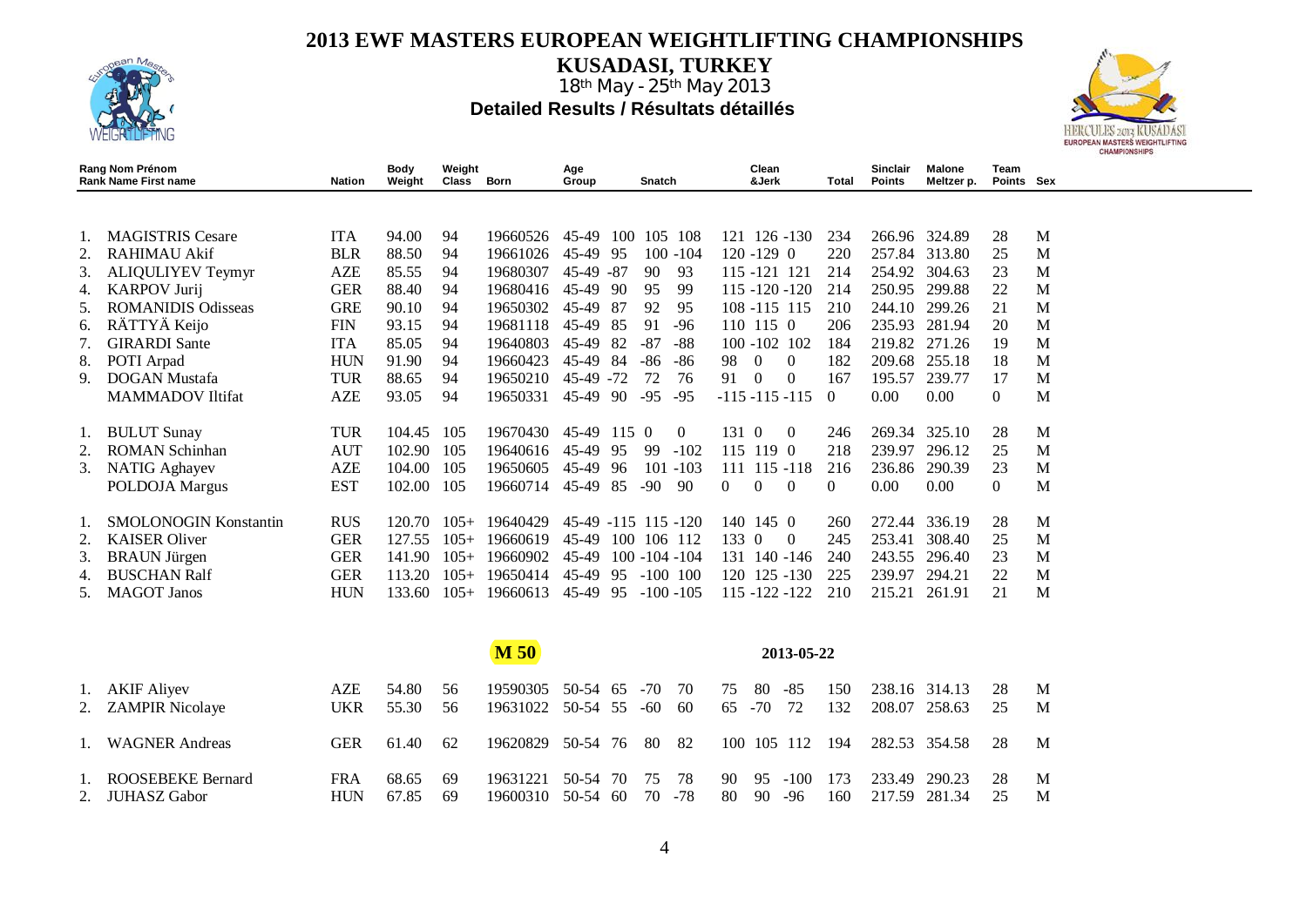

**KUSADASI, TURKEY**



|                | Rang Nom Prénom<br><b>Rank Name First name</b> | <b>Nation</b> | Body<br>Weight | Weight<br>Class | Born                         | Age<br>Group | Snatch              | Clean<br>&Jerk    | Total | <b>Sinclair</b><br>Points | Malone<br>Meltzer p. | Team<br>Points Sex |   |
|----------------|------------------------------------------------|---------------|----------------|-----------------|------------------------------|--------------|---------------------|-------------------|-------|---------------------------|----------------------|--------------------|---|
|                | <b>BURKOV Mykhaylo</b>                         | <b>UKR</b>    | 76.40          | 77              | 19630219                     | 50-54 95     | $100 - 103$         | $-120 - 120$ 121  | 221   | 279.54                    | 347.47               | 28                 | M |
|                | <b>WORM Holger</b>                             | <b>GER</b>    | 76.80          | 77              | 19610924                     |              | 50-54 100 -105 -105 | 115 -122 -122     | 215   | 271.15                    | 344.63               | 25                 | M |
| 3.             | <b>TEHRANI Edvin</b>                           | <b>SWE</b>    | 76.05          | 77              | 19610623                     | 50-54 82     | 85<br>-87           | 102 107 -109      | 194   | 246.03                    | 312.71               | 23                 | M |
| 4.             | PODDA Giovanni                                 | <b>ITA</b>    | 77.00          | 77              | 19601203                     | 50-54 86     | 89<br>$-90$         | $100 - 106 - 106$ | 189   | 238.01                    | 307.74               | 22                 | M |
| 5.             | <b>OLSSON</b> Kent                             | <b>SWE</b>    | 74.80          | 77              | 19630603                     | 50-54 80     | $-85$<br>$-85$      | $100 - 109 - 114$ | 180   | 230.48                    | 286.48               | 21                 | M |
| 6.             | <b>CLABAUT</b> Robert                          | <b>FRA</b>    | 74.85          | 77              | 19630319                     | 50-54 75     | 78<br>$-80$         | 95 - 98<br>-98    | 176   | 225.27                    | 280.01               | 20                 | M |
| 7.             | DESBORDES Jean-pierre                          | <b>FRA</b>    | 74.80          | 77              | 19600626                     | 50-54 70     | -75 -76             | 95 -100 100       | 170   | 217.67                    | 281.45               | 19                 | M |
|                |                                                |               |                |                 |                              |              |                     |                   |       |                           |                      |                    |   |
| 1.             | <b>GUILLAUMET Geoffroy</b>                     | <b>FRA</b>    | 84.60          | 85              | 19591215 50-54 96            |              | 100 104             | 122 127 132       | 236   | 282.69 372.87             |                      | 28                 | M |
| 2.             | <b>ZYCZKOWSKI Miroslaw</b>                     | <b>POL</b>    | 84.35          | 85              | 19590529 50-54 95            |              | 100 104             | 115 121 126       | 230   | 275.91 363.93             |                      | 25                 | M |
| 3.             | <b>MALKO</b> Viktor                            | <b>UKR</b>    | 79.20          | 85              | 19590426 50-54 70            |              | 73<br>- 76          | 91<br>95<br>86    | 171   | 212.00 279.63             |                      | 23                 | M |
|                |                                                |               |                |                 |                              |              |                     |                   |       |                           |                      |                    |   |
| Ι.             | DEEGENAARS Dio                                 | <b>NED</b>    | 89.25          | 94              | 19611209                     |              | 50-54 -110 110 -115 | 135 140 -151      | 250   | 291.86 370.95             |                      | 28                 | M |
| 2.             | ALIAKSASHYN Vadzim                             | <b>BLR</b>    | 92.10          | 94              | 19630718                     | 50-54 90     | $100 - 102$         | 130 136 137       | 237   | 272.78                    | 339.07               | 25                 | M |
| 3.             | PATASI Oskar                                   | <b>SVK</b>    | 91.60          | 94              | 19600118 50-54 100 -103 -103 |              |                     | 131 135 136       | 236   | 272.29                    | 352.07               | 23                 | M |
| 4.             | STRELSBYTSKI Vasil                             | <b>UKR</b>    | 89.25          | 94              | 19620203 50-54 100 -103 -103 |              |                     | 127 131 -135      | 231   | 269.68                    | 338.44               | 22                 | M |
| 5.             | <b>MANNISTO Aki</b>                            | <b>FIN</b>    | 93.20          | 94              | 19610719 50-54 95            |              | 101 104             | 123 127 -132      | 231   | 264.50                    | 336.18               | 21                 | M |
| 6.             | <b>BOUSSARDON Thierry</b>                      | <b>FRA</b>    | 87.55          | 94              | 19600528                     | $50-54 - 93$ | 98<br>$-103$        | 113 118 -123      | 216   | 254.45                    | 329.00               | 20                 | M |
| 7.             | <b>GEBHARDT Uwe</b>                            | <b>GER</b>    | 88.75          | 94              | 19600910 50-54 82            |              | 86<br>90            | 115 120 -123      | 210   | 245.80 317.82             |                      | 19                 | M |
| 8.             | <b>WETZLER</b> Gerhard                         | <b>GER</b>    | 89.75          | 94              | 19630826 50-54 91            |              | 94<br>97            | 105 108 -110      | 205   | 238.71                    | 296.71               | 18                 | M |
| 9.             | <b>BADER Robert</b>                            | <b>HUN</b>    | 93.15          | 94              | 19611224 50-54 85            |              | $-90$<br>90         | 105 110 -115      | 200   | 229.06 291.14             |                      | 17                 | M |
|                | 10. PREISSNER Roland                           | <b>GER</b>    | 92.85          | 94              | 19621022 50-54 -87           |              | $-87$<br>87         | $-103$ 103 110    | 197   | 225.94 283.55             |                      | 16                 | M |
|                | 11. CSASZAR Tibor                              | <b>HUN</b>    | 92.75          | 94              | 19630417                     | 50-54 75     | 80<br>82            | 97 -102 102       | 184   | 211.13                    | 262.43               | 15                 | M |
|                | 12. JEROME Jean Yves                           | <b>FRA</b>    | 92.80          | 94              | 19600620 50-54 70            |              | 75<br>$-80$         | 95<br>98<br>90    | 173   | 198.46 256.61             |                      | 14                 | M |
| 1.             | <b>MARSAVIN Vitaliy</b>                        | <b>UKR</b>    | 102.45         | 105             | 19620629                     |              | 50-54 120 125 128   | 140 145 150       | 278   | 306.51                    | 384.66               | 28                 | M |
|                | <b>TACHAEV Ruslan</b>                          | <b>AUT</b>    | 104.10         | 105             | 19610226 50-54 105 110 115   |              |                     | 120 141 0         | 256   | 280.62 356.67             |                      | 25                 | M |
| 3.             | <b>HIRVONEN</b> Jari                           | <b>FIN</b>    | 99.30          | 105             | 19630827                     |              | 50-54 116 -122 122  | $133 - 141 - 141$ | 255   | 284.48 353.61             |                      | 23                 | M |
| 4.             | <b>BATTAGLIA Eric</b>                          | <b>MON</b>    | 101.50         | 105             | 19620527                     | 50-54 85     | 90<br>-93           | $100 \t105 - 110$ | 198   | 219.06 274.92             |                      | 22                 | M |
| 5.             | <b>AKIN Hidayet</b>                            | <b>TUR</b>    | 99.90          | 105             | 19600329 50-54 65            |              | 70 - 75             | $100 - 105$<br>90 | 170   | 189.22 244.66             |                      | 21                 | M |
|                |                                                |               |                |                 |                              |              |                     |                   |       |                           |                      |                    |   |
| $\mathbf{I}$ . | <b>LOPATIN Sergey</b>                          | <b>RUS</b>    | 118.45         |                 | $105+ 19610403 50-54 95$     |              | 101<br>99           | 121 125 130       | 231   | 243.24 309.15             |                      | 28                 | M |
| 2.             | PRYLYPKO Volodymir                             | <b>UKR</b>    | 115.35         | $105+$          | 19620315                     | 50-54 90     | 95<br>$-100$        | $-120$ 120 $-127$ | 215   | 228.05                    | 286.21               | 25                 | M |
| 3.             | <b>LACKNER Hubert</b>                          | <b>AUT</b>    | 105.90         | $105+$          | 19610410                     | 50-54 80     | $-87$<br>87         | 105 -111 115      | 202   | 220.11                    | 279.75               | 23                 | M |
| 4.             | <b>BERSPERSTOV Mikhail</b>                     | <b>RUS</b>    | 117.80         |                 | $105+ 19591120$              | 50-54 85     | 92<br>90            | 106 110 -113      | 202   | 213.02                    | 280.97               | 22                 | M |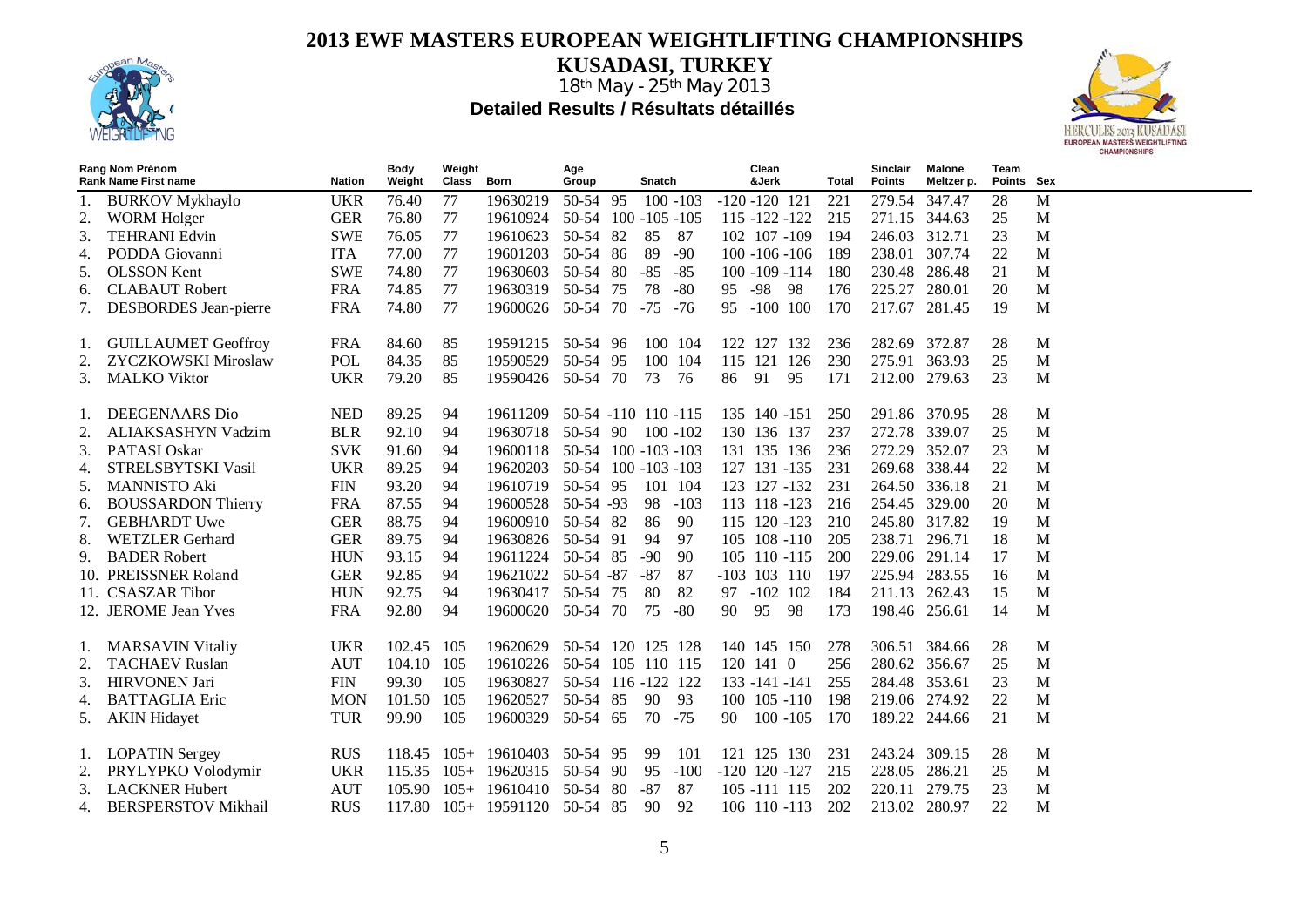

**KUSADASI, TURKEY**



|    | Rang Nom Prénom<br><b>Rank Name First name</b> | <b>Nation</b> | Body<br>Weight | Weight<br>Class | Born            | Age<br>Group       |     | Snatch  |          |          | Clean<br>&Jerk |                | Total    | Sinclair<br><b>Points</b> | Malone<br>Meltzer p. | Team<br>Points Sex |   |
|----|------------------------------------------------|---------------|----------------|-----------------|-----------------|--------------------|-----|---------|----------|----------|----------------|----------------|----------|---------------------------|----------------------|--------------------|---|
|    |                                                |               |                |                 | <b>M 55</b>     |                    |     |         |          |          |                | 2013-05-22     |          |                           |                      |                    |   |
|    |                                                |               |                |                 |                 |                    |     |         |          |          |                |                |          |                           |                      |                    |   |
| 1. | VÄLIMAA Ari                                    | <b>FIN</b>    | 55.55          | 56              | 19551008        | 55-59 55           |     | -60     | -60      | 66       | 70             | $-73$          | 125      | 196.34                    | 284.49               | 28                 | M |
|    | <b>NUUTINEN Kalervo</b>                        | <b>FIN</b>    | 55.85          | 56              | 19560907        | 55-59 53           |     | 56      | -60      | $-65$    | $-65$          | $-65$          | $\Omega$ | 0.00                      | 0.00                 | $\Omega$           | M |
|    |                                                |               |                |                 |                 |                    |     |         |          |          |                |                |          |                           |                      |                    |   |
| 1. | <b>BELLI Alain</b>                             | <b>FRA</b>    | 61.60          | 62              | 19571204        | 55-59              | -65 | 70      | 72       | 82       | 90             | $-92$          | 162      | 235.38                    | 325.77               | 28                 | M |
| 2. | <b>PATROVICS Geza</b>                          | <b>HUN</b>    | 61.35          | 62              | 19540811        | 55-59<br>65        |     | $-69$   | 70       | 85       | 90             | $-92$          | 160      | 233.15                    | 345.07               | 25                 | M |
| 3. | PEDROLA Jahn Mark                              | <b>FRA</b>    | 61.30          | 62              | 19560528        | 55-59 47           |     | 50      | 52       | 60       | 65             | 70             | 122      | 177.88                    | 252.06               | 23                 | M |
| Ι. | <b>KRETZ Walter</b>                            | <b>GER</b>    | 66.90          | 69              | 19540907        | $55-59 - 48$       |     | $-48$   | 48       | 68       | $-73$          | $-73$          | 116      | 159.22                    | 235.64               | 28                 | M |
|    |                                                |               |                |                 |                 |                    |     |         |          |          |                |                |          |                           |                      |                    |   |
| 1. | <b>GLININ Vasilii</b>                          | <b>RUS</b>    | 76.50          | 77              | 19550421        | 55-59 90           |     | 95      | $-98$    | 105      | 115 120        |                | 215      | 271.75                    | 393.77               | 28                 | M |
| 2. | <b>MALTSEV</b> Igor                            | <b>RUS</b>    | 76.45          | 77              | 19581019        | 55-59 75           |     | 80      | 85       | 95       |                | 102 105        | 190      | 240.24 324.33             |                      | 25                 | M |
|    |                                                |               |                |                 |                 |                    |     |         |          |          |                |                |          |                           |                      |                    |   |
| Ι. | <b>FORSTER Klaus</b>                           | <b>GER</b>    | 79.80          | 85              | 19551230        | 55-59<br>-83       |     | 87      | 90       | 100      |                | 105 110        | 200      | 246.95                    | 357.82               | 28                 | M |
| 2. | ROPPA Giancarlo                                | <b>ITA</b>    | 83.95          | 85              | 19550217        | 55-59              | 75  | $-80$   | 80       | 95       |                | $100 - 106$    | 180      | 216.45                    | 313.63               | 25                 | M |
| 3. | <b>GALIATSATOS Nikolaos</b>                    | <b>GRE</b>    | 84.50          | 85              | 19551222        | 55-59              | 70  | $-76$   | $-77$    | 90       |                | $-111 - 111$   | 160      | 191.77                    | 277.87               | 23                 | M |
| Ι. | <b>GURDAWAR Dhesi</b>                          | <b>GBR</b>    | 93.45          | 94              | 19581222        | $55-59 - 95$       |     | 95      | $-100$   |          | $130 - 1400$   |                | 225      |                           | 257.34 347.40        | 28                 | M |
| 2. | <b>CABAJ</b> Zbigniew                          | POL           | 92.55          | 94              | 19550410        | 55-59 90           |     | 94      | $-97$    |          | 110 118 121    |                | 215      | 246.93                    | 357.81               | 25                 | M |
| 3. | <b>KRETTLY Marc</b>                            | <b>FRA</b>    | 93.00          | 94              | 19560422        | 55-59 82           |     | 92      | $-97$    | 103      |                | 121 -124       | 213      | 244.12                    | 345.92               | 23                 | M |
| 4. | RAST Jörg                                      | <b>GER</b>    | 85.85          | 94              | 19541211        | 55-59 -75          |     | 75      | $-80$    | 90       | 95             | $-100$         | 170      | 202.16                    | 299.20               | 22                 | M |
| 5. | <b>MANNISON David</b>                          | <b>GBR</b>    | 91.00          | 94              | 19570421        | 55-59 62           |     | 65      | 69       | 92       | 96             | $-99$          | 165      | 190.93                    | 264.25               | 21                 | M |
| 6. | <b>BAHCETEPE Ali</b>                           | <b>TUR</b>    | 88.35          | 94              | 19560000        | 55-59<br>65        |     | $-70$   | 70       | $-80$    | 80             | $-90$          | 150      | 175.94                    | 249.31               | 20                 | M |
|    | <b>RANK Bernhard</b>                           | <b>GER</b>    | 92.50          | 94              | 19580715        | $55-59 - 80$       |     | $-80$   | $\theta$ | $\Omega$ | $\Omega$       | $\overline{0}$ | $\Omega$ | 0.00                      | 0.00                 | $\Omega$           | M |
|    |                                                |               |                |                 |                 |                    |     |         |          |          |                |                |          |                           |                      |                    |   |
|    | <b>MELNYK Valerii</b>                          | <b>UKR</b>    | 103.95         | 105             | 19580324        | 55-59              |     | 100 105 | -108     |          |                | 120 125 -131   | 233      | 255.54                    | 344.98               | 28                 | M |
| 2. | ELCHANINOV Anatolii                            | <b>RUS</b>    | 97.50          | 105             | 19570223        | 55-59<br>80        |     | 85      | $-87$    |          |                | 100 105 110    | 195      | 219.12                    | 303.27               | 25                 | M |
| 3. | DAMMIG Ulrich                                  | <b>GER</b>    | 104.30         | 105             | 19579412        | 55-59<br>-69       |     | 74      | 77       |          | 101 106 110    |                | 187      | 204.85                    | 283.51               | 23                 | M |
|    | <b>BAYAM</b> Ismail                            | <b>TUR</b>    | 98.20          | 105             | 19540601        | 55-59 75           |     | 79      | 82       |          | 95 -100 100    |                | 182      |                           | 203.93 301.82        | 22                 | M |
| 1. | <b>BARTH Harry</b>                             | <b>GER</b>    | 125.95         |                 | $105+ 19580907$ | 55-59 -100 100 105 |     |         |          |          | $125$ 130 0    |                | 235      | 243.74                    | 329.05               | 28                 | M |
| 2. | <b>ZIMMERMANN Alexander</b>                    | <b>GER</b>    | 131.80         | $105+$          | 19570419        | 55-59 -98          |     | 98      | 101      |          | 120 - 125 125  |                | 226      | 232.20                    | 321.36               | 25                 | M |
| 3. | HEIKKILÄ Sakarai                               | <b>FIN</b>    | 107.50         |                 | $105+ 19579114$ | 55-59 68 -72 -72   |     |         |          | 95       |                | $100 - 105$    | 168      | 182.13                    | 252.07               | 23                 | M |
|    |                                                |               |                |                 |                 |                    |     |         |          |          |                |                |          |                           |                      |                    |   |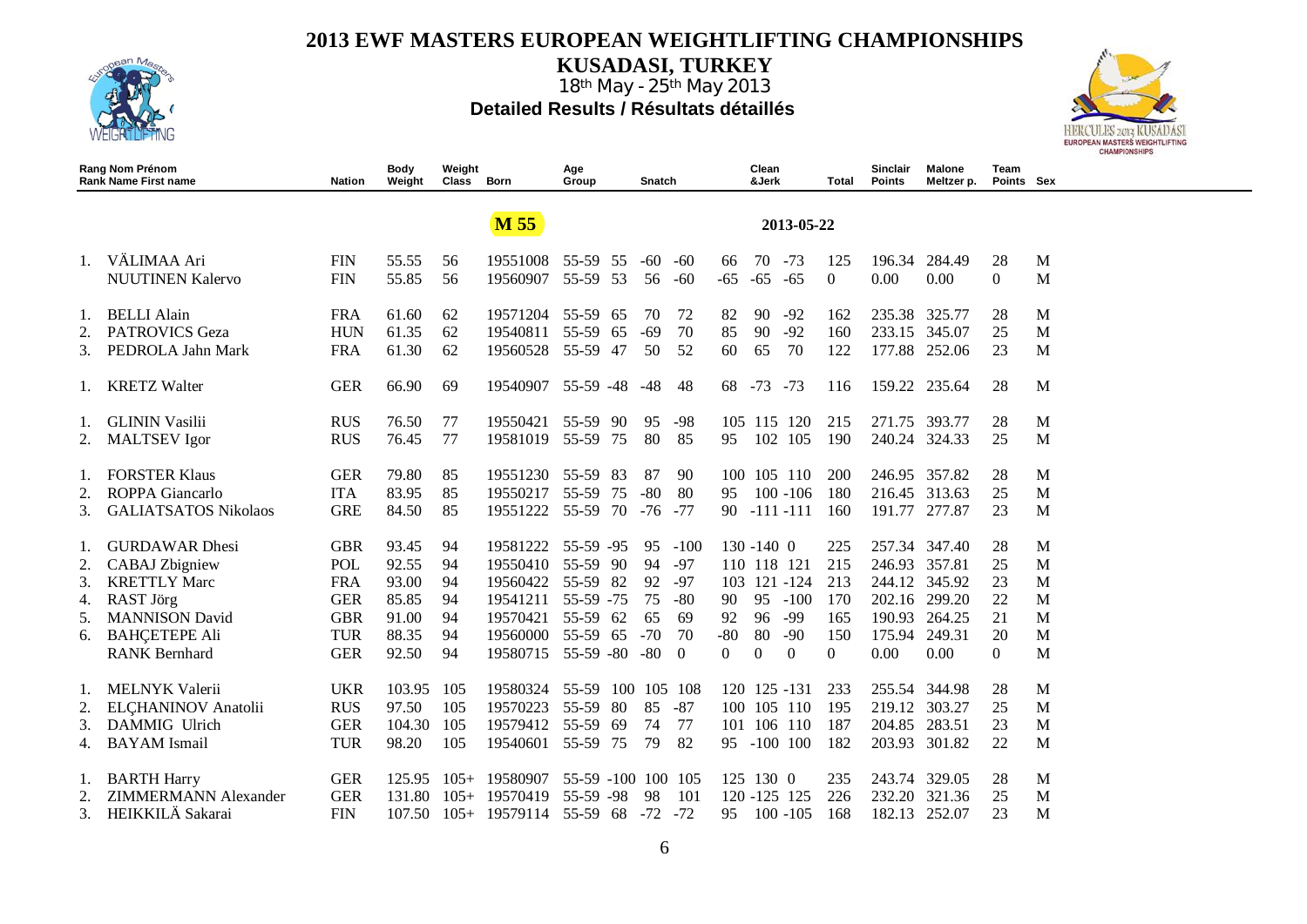

**KUSADASI, TURKEY**



|    | Rang Nom Prénom<br><b>Rank Name First name</b> | Nation     | Body<br>Weight | Weight<br>Class | Born        | Age<br>Group |      | Snatch   |          |          | Clean<br>&Jerk |                   | Total          | Sinclair<br><b>Points</b> | Malone<br>Meltzer p. | Team<br>Points Sex |   |
|----|------------------------------------------------|------------|----------------|-----------------|-------------|--------------|------|----------|----------|----------|----------------|-------------------|----------------|---------------------------|----------------------|--------------------|---|
|    |                                                |            |                |                 | <b>M</b> 60 |              |      |          |          |          |                | 2013-05-21        |                |                           |                      |                    |   |
| 1. | <b>LAGUNOV</b> Iurii                           | <b>UKR</b> | 55.70          | 56              | 19511027    | 60-64 58     |      | -61      | 61       | 79       | 84             | 87                | 148            |                           | 231.97 362.10        | 28                 | M |
| 2. | <b>SHISHKIN Vladimir</b>                       | <b>RUS</b> | 55.90          | 56              | 19501215    | 60-64        | 55   | $-58$    | 58       | 70       | 75             | $-78$             | 133            | 207.87                    | 329.27               | 25                 | M |
| 3. | <b>VICENTE François</b>                        | <b>FRA</b> | 55.75          | 56              | 19510105    | 60-64        | -45  | 47       | 50       | 60       | 65             | 68                | 118            | 184.82                    | 288.50               | 23                 | M |
| 1. | <b>LAVROV</b> Anatoliy                         | <b>BLR</b> | 61.20          | 62              | 19530617    | 60-64        | 63   | 68       | $-71$    | 75       | 80             | $-83$             | 148            |                           | 216.05 326.02        | 28                 | M |
| 2. | <b>GURSKY</b> Igor                             | <b>SVK</b> | 60.25          | 62              | 19500831    | $60-64$ 56   |      | $-60$    | 60       | 65       | $-72$          | $\overline{0}$    | 125            |                           | 184.56 292.35        | 25                 | M |
| 3. | <b>JURQUET Michel</b>                          | <b>FRA</b> | 59.55          | 62              | 19520417    | 60-64        | 40   | $-45$    | 45       | 50       | $-57$          | $-57$             | 95             |                           | 141.48 217.32        | 23                 | M |
|    | <b>ANGLBERGER Johann</b>                       | <b>AUT</b> | 66.95          | 69              | 19510611    | 60-64        | -71  | 75       | 77       | 93       | 98             | 101               | 178            |                           | 244.20 381.19        | 28                 | M |
| 2. | <b>GREINER Jürgen</b>                          | <b>GER</b> | 68.90          | 69              | 19511104    | 60-64        | -77  | 80       | $-83$    | $-95$    | 98             | $-101$            | 178            |                           | 239.68 374.14        | 25                 | M |
| 3. | <b>ATTERIDGE Patrick Daniel</b>                | <b>GBR</b> | 65.50          | 69              | 19520625    | $60 - 64$    | -60  | $-65$    | 65       | 75       | 80             | $-82$             | 145            |                           | 201.86 310.05        | 23                 | M |
| 4. | SKRYPIJ Andrzej                                | <b>POL</b> | 67.50          | 69              | 19490927    | 60-64 45     |      | $-50$    | $-50$    | 60       | $-65$          | $\bf{0}$          | 105            | 143.28                    | 230.39               | 22                 | M |
| 1. | <b>SUVAR Salih</b>                             | <b>TUR</b> | 76.00          | 77              | 19490331    | $60-65 - 88$ |      | 88       | 90       |          |                | $-104$ 105 108    | 198            | 251.20                    | 403.93               | 28                 | M |
| 2. | <b>CHAVIGNY Roland</b>                         | <b>FRA</b> | 76.15          | 77              | 19501127    | 60-65 85     |      | -89      | -89      |          |                | $105 - 114 - 114$ | 190            | 240.78                    | 381.40               | 25                 | M |
| 3. | <b>ZBIGNEW Koper</b>                           | <b>POL</b> | 71.71          | 77              | 19531004    | 60-65 65     |      | 70       | 73       | 85       | 90             | $-95$             | 163            |                           | 214.05 323.00        | 23                 | M |
|    | <b>SIMON Peter</b>                             | <b>GER</b> | 84.65          | 85              | 19530111    | $60-65$ 90   |      | $-93$    | 93       |          |                | $105 - 110$ 110   | 203            | 243.09                    | 366.82               | 28                 | M |
| 2. | MOUROCHOVE Gennadiy                            | <b>RUS</b> | 84.95          | 85              | 19501218    | $60 - 65$    | 85   | 90       | $-93$    |          |                | 105 -109 109      | 199            | 237.88                    | 376.80               | 25                 | M |
| 3. | <b>SCHULZE</b> Lothar                          | <b>GER</b> | 83.50          | 85              | 19500425    | 60-65        | 73   | $-76$    | $-76$    | 95       | 100            | 104               | 177            | 213.42                    | 338.06               | 23                 | M |
| 4. | <b>TARKIAINEN Kari</b>                         | <b>FIN</b> | 81.90          | 85              | 19510908    | $60 - 65$    | 73   | $-76$    | 76       | 93       | 97             | 100               | 176            | 214.34                    | 334.58               | 22                 | M |
| 5. | <b>ERKELENZ Peter</b>                          | <b>GER</b> | 83.80          | 85              | 19530630    | $60 - 65$    | - 68 | 73       | $-75$    | 85       | $-89$          | $-89$             | 158            |                           | 190.16 286.96        | 21                 | M |
| 1. | ZALEJKO Jerzy                                  | <b>POL</b> | 91.50          | 94              | 19511001    | $60-64 - 90$ |      | 90       | 95       | 120      |                | 125 - 127         | 220            |                           | 253.95 396.42        | 28                 | M |
| 2. | KENTTÄLÄ Mauno                                 | <b>FIN</b> | 91.20          | 94              | 19500504    | 60-64        | 72   | $-75$    | 75       | 92       | 96             | 100               | 175            | 202.30                    | 320.45               | 25                 | M |
| 3. | <b>ABRAHAMSSON Karl Axel</b>                   | <b>SWE</b> | 93.60          | 94              | 19510418    | 60-64        | 65   | $-70$    | 70       | 90       | $-92$          | $\overline{0}$    | 160            | 182.87                    | 285.46               | 23                 | M |
| 4. | <b>NILSSON Carl Gunnar</b>                     | <b>SWE</b> | 91.40          | 94              | 19500317    | 60-64        | 70   | $-73$    | $-73$    | 87       | $-90$          | -90               | 157            | 181.32                    | 287.21               | 22                 | M |
| 5. | SAVOLDELLI Bruno                               | <b>FRA</b> | 91.50          | 94              | 19510618    | 60-64        | -65  | 70       | $-75$    | $-85$    | 85             | $-91$             | 155            | 178.92                    | 279.29               | 21                 | M |
|    | <b>CAKIR Salih</b>                             | <b>TUR</b> | 86.70          | 94              | 19510502    | $60-64 - 65$ |      | $\Omega$ | $\Omega$ | $\Omega$ | $\Omega$       | $\Omega$          | $\overline{0}$ | 0.00                      | 0.00                 | $\Omega$           | M |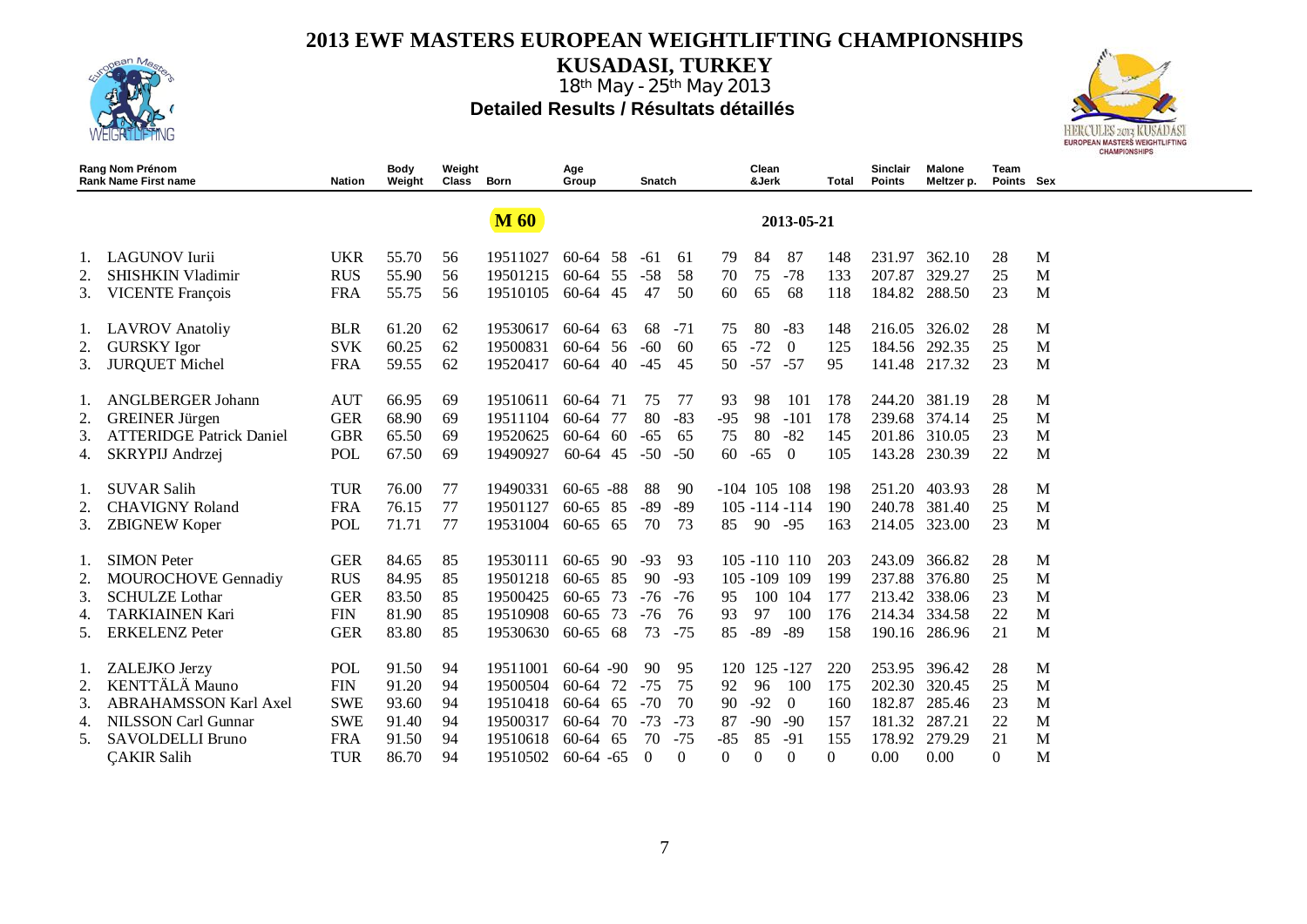

**KUSADASI, TURKEY**



|    | Rang Nom Prénom<br><b>Rank Name First name</b> | <b>Nation</b> | <b>Body</b><br>Weight | Weight<br>Class | <b>Born</b>           | Age<br>Group      |     | Snatch |       |          | Clean<br>&Jerk   |                   | Total            | <b>Sinclair</b><br><b>Points</b> | <b>Malone</b><br>Meltzer p. | Team<br>Points Sex |   |
|----|------------------------------------------------|---------------|-----------------------|-----------------|-----------------------|-------------------|-----|--------|-------|----------|------------------|-------------------|------------------|----------------------------------|-----------------------------|--------------------|---|
|    | <b>KREBS</b> Preben                            | <b>DEN</b>    | 103.15                | 105             | 19510321              | 60-64 85          |     | $-90$  | $-90$ |          | $-115$ 115 120   |                   | 205              | 225.46                           | 351.94                      | 28                 | M |
| 2. | <b>HERMANN Richard</b>                         | <b>GER</b>    | 101.10                | 105             | 19520910              | 60-64 90          |     | 93     | $-95$ |          | 108 111 0        |                   | 204              | 226.03 347.18                    |                             | 25                 | M |
| 3. | <b>KLYSHBAEV Sahky</b>                         | <b>RUS</b>    | 97.00                 | 105             | 19530127              | 60-64 85          |     | $-90$  | $-90$ |          | 110 115 -117     |                   | 200              | 225.21 339.84                    |                             | 23                 | M |
| 4. | <b>BELMAS</b> Jean Paul                        | <b>FRA</b>    | 103.40                | 105             | 19490528              | 60-64 70          |     | $-75$  | 77    |          | 100 104 -106     |                   | 181              | 198.89 319.82                    |                             | 22                 | M |
|    | <b>CHAYKIN</b> Evgeny                          | <b>RUS</b>    | 97.00                 | 105             | 19500906              | $60-64 - 80$      |     | $-80$  | 80    | 90       | 95               | $\overline{0}$    | 175              | 197.06 312.14                    |                             | 21                 | M |
|    | VUORIVIRTA Juha                                | <b>FIN</b>    | 102.70                | 105             | 19530923              | $60-64 - 57$      |     | $-58$  | $-59$ | $\Omega$ | $\overline{0}$   | $\overline{0}$    | $\boldsymbol{0}$ | 0.00                             | 0.00                        | $\mathbf{0}$       | M |
|    | VOGL Ludwig                                    | <b>GER</b>    | 102.95 105            |                 | 19531025              | $60-64 - 67 - 67$ |     |        | -67   | $\theta$ | $\overline{0}$   | $\mathbf{0}$      | $\Omega$         | 0.00                             | 0.00                        | $\overline{0}$     | M |
|    |                                                |               |                       |                 |                       |                   |     |        |       |          |                  |                   |                  |                                  |                             |                    |   |
| 1. | <b>STEC Wieslaw</b>                            | POL           |                       |                 | 108.75 105+ 19520403  | 60-64 87          |     | 90     | $-92$ |          | 112 -117 117     |                   | 207              | 223.56 343.38                    |                             | 28                 | M |
| 2. | <b>HINRICHSEN Jan</b>                          | <b>SWE</b>    | 144.40                | $105+$          | 19530814              | 60-64 80          |     | $-85$  | $-85$ | 100 0    |                  | $\overline{0}$    | 180              | 182.23 274.98                    |                             | 25                 | M |
| 3. | <b>KNYAZEV Nicolay</b>                         | <b>RUS</b>    | $105.60$ $105+$       |                 | 19530708              | 60-64 72          |     | $-80$  | $-80$ |          | $90 - 100 - 100$ |                   | 162              | 176.69 266.63                    |                             | 23                 | M |
| 4. | KYLMALUOMA Ilpo                                | <b>FIN</b>    | $110.15$ $105+$       |                 | 19500907              | $60-64 - 65$      |     | 65     | $-70$ | 70       | $\overline{0}$   | $\boldsymbol{0}$  | 135              | 145.20 230.00                    |                             | 22                 | M |
|    |                                                |               |                       |                 |                       |                   |     |        |       |          |                  |                   |                  |                                  |                             |                    |   |
|    |                                                |               |                       |                 | M 65                  |                   |     |        |       |          |                  | 2013-05-20        |                  |                                  |                             |                    |   |
|    | 1. KASZA György                                | <b>HUN</b>    | 55.75                 | 56              | 19450127 65-69 42     |                   |     | 47     | 50    | 50 - 55  |                  | - 55              | 105              | 164.46 293.06                    |                             | 28                 | M |
|    | 1. KUKOVEROV Vadim                             | <b>RUS</b>    | 61.55                 | 62              | 19471112 65-69 50 -55 |                   |     |        | 55    |          | $60 - 66 - 67$   |                   | 115              | 167.19 279.37                    |                             | 28                 | M |
|    |                                                |               |                       |                 |                       |                   |     |        |       |          |                  |                   |                  |                                  |                             |                    |   |
|    | 1. HÖLLER Leopold                              | <b>AUT</b>    | 68.10                 | 69              | 19480818              | 65-69 62          |     | 66     | 68    | 76       | 81               | $\overline{0}$    | 149              | 202.15 330.71                    |                             | 28                 | M |
| 2. | <b>ROMAS</b> Matazinskas                       | <b>LTU</b>    | 68.45                 | 69              | 19440616              | 65-69 60          |     | 64     | -66   | 75       | 81               | -86               | 145              | 196.07 363.90                    |                             | 25                 | M |
| 3. | <b>BORKIEWICZ Andrzej</b>                      | POL           | 68.80                 | 69              | 19460520              | 65-69 60          |     | $-62$  | 63    | 65       | 68               | 71                | 134              | 180.60 310.45                    |                             | 23                 | M |
| 4. | <b>DOGAN Bilal</b>                             | <b>TUR</b>    | 67.70                 | 69              | 19440604 65-69 -58    |                   |     | 58     | 60    |          | $66 - 71 - 71$   |                   | 126              | 171.60 318.49                    |                             | 22                 | M |
|    |                                                |               |                       |                 |                       |                   |     |        |       |          |                  |                   |                  |                                  |                             |                    |   |
| 1. | <b>KURNEV</b> Alexander                        | <b>RUS</b>    | 75.90                 | 77              | 19470218              | 65-69 78          |     | -82    | $-82$ |          |                  | $100 - 110 - 118$ | 178              | 226.00 377.64                    |                             | 28                 | M |
| 2. | NIEMELÄ Heikki                                 | <b>FIN</b>    | 76.20                 | 77              | 19470927              | 65-69 65          |     | 69     | $-72$ | 90       | 94 -101          |                   | 163              | 206.49 345.04                    |                             | 25                 | M |
| 3. | <b>MAKOWSKI</b> Zbigniew                       | <b>POL</b>    | 75.40                 | 77              | 19470123              | $65-69 - 70$      |     | 70     | 72    | 90       | $-93$            | $-93$             | 162              | 206.47 345.01                    |                             | 23                 | M |
| 4. | <b>WALTER Richard</b>                          | <b>AUT</b>    | 76.25                 | 77              | 19440330              | 65-69 58          |     | $-62$  | $-62$ | $-72$    | 72               | $-76$             | 130              | 164.62 305.54                    |                             | 22                 | M |
| 5. | <b>ERCETIN Kerim</b>                           | <b>TUR</b>    | 75.45                 | 77              | 19481028              | 65-69 -45         |     | 45     | 47    | 55       | 60               | 62                | 109              | 138.87 227.19                    |                             | 21                 | M |
|    |                                                |               |                       |                 |                       |                   |     |        |       |          |                  |                   |                  |                                  |                             |                    |   |
| 1. | ZHILYAYEV Vladimir                             | <b>AZE</b>    | 84.90                 | 85              | 19480801              | 65-69 85          |     | $-92$  | $-93$ |          | 105 -117 117     |                   | 202              | 241.54 395.16                    |                             | 28                 | M |
| 2. | <b>JOHANSEN</b> Erling                         | <b>DEN</b>    | 82.45                 | 85              | 19441022              | 65-69             | 70  | 75     | $-77$ | 90       | 93               | 96                | 171              | 207.53 385.17                    |                             | 25                 | M |
| 3. | <b>MAGRIS</b> Graziano                         | <b>ITA</b>    | 82.00                 | 85              | 19460309              | 65-69             | -68 | 72     | $-75$ | 88       | 93               | 96                | 168              | 204.47 351.48                    |                             | 23                 | M |
| 4. | NEBOTOV Mykola                                 | <b>UKR</b>    | 84.65                 | 85              | 19480427              | 65-69 50          |     | 55     | 60    | 70       | 76               | 80                | 140              | 167.65 274.27                    |                             | 22                 | M |
| 5. | <b>LARSSON</b> Georg                           | <b>SWE</b>    | 83.90                 | 85              | 19480216              | 65-69 58          |     | 60     | 62    | 76 - 78  |                  | -79               | 138              | 165.99 271.56                    |                             | 21                 | M |
| 6. | ÖNCEL Ahmet                                    | <b>TUR</b>    | 83.00                 | 85              | 19480103 65-69 46     |                   |     | $-50$  | $-51$ | 56 -61   |                  | -61               | 107              | 129.41 211.72                    |                             | 20                 | M |
|    |                                                |               |                       |                 |                       |                   |     |        |       |          |                  |                   |                  |                                  |                             |                    |   |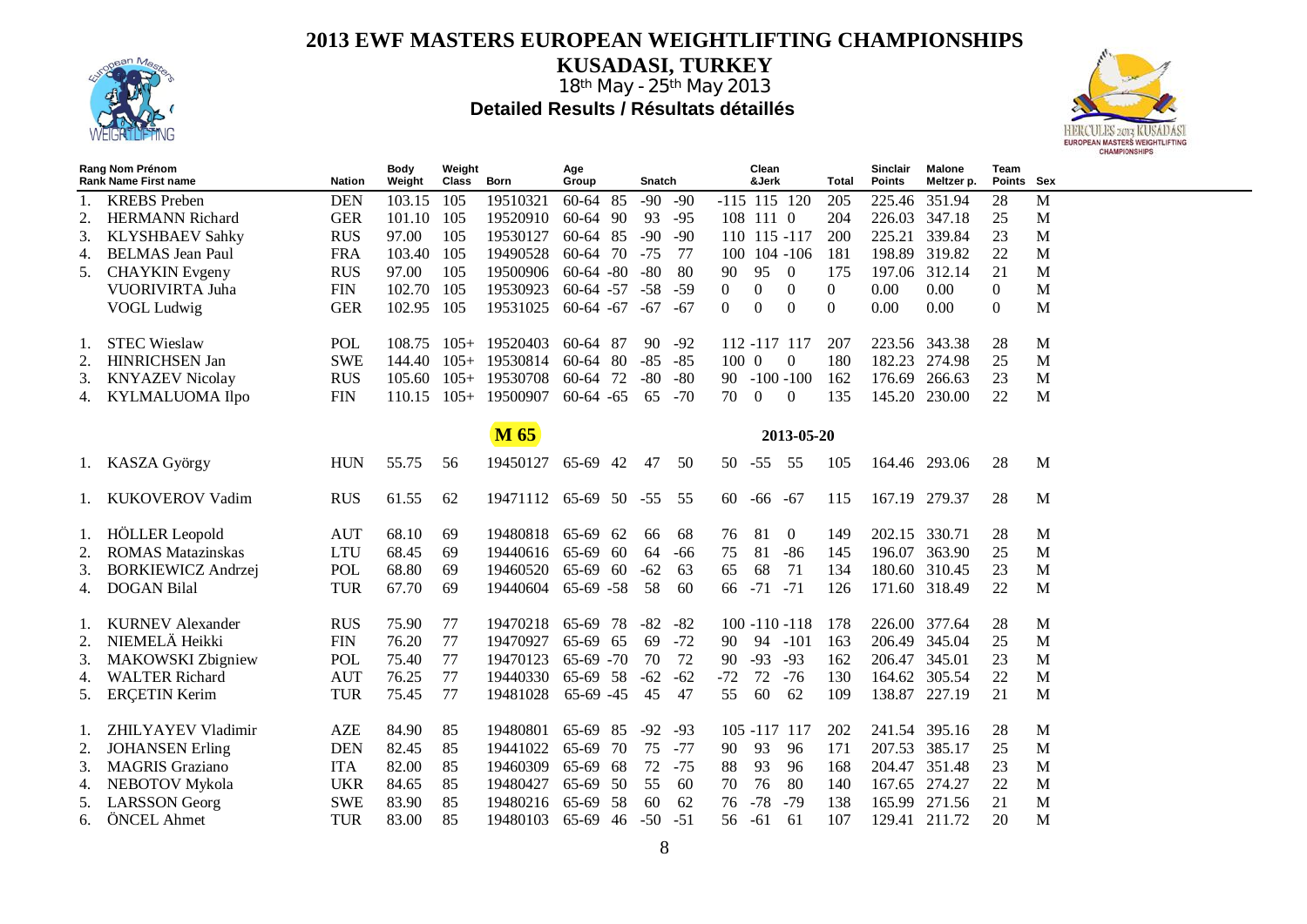

**KUSADASI, TURKEY**



|                | Rang Nom Prénom<br><b>Rank Name First name</b> | <b>Nation</b> | <b>Body</b><br>Weight | Weight<br>Class | Born                   | Age<br>Group | <b>Snatch</b> |       |                   | Clean<br>&Jerk |                   | Total          | <b>Sinclair</b><br><b>Points</b> | <b>Malone</b><br>Meltzer p. | Team<br>Points Sex |   |
|----------------|------------------------------------------------|---------------|-----------------------|-----------------|------------------------|--------------|---------------|-------|-------------------|----------------|-------------------|----------------|----------------------------------|-----------------------------|--------------------|---|
|                | <b>HEDESUND Alf</b>                            | <b>SWE</b>    | 84.10                 | 85              | 19470113               | $65-69 - 70$ | $-70 - 70$    |       | $\theta$          | $\overline{0}$ | $\overline{0}$    | $\overline{0}$ | 0.00                             | 0.00                        | $\mathbf{0}$       | M |
|                |                                                |               |                       |                 |                        |              |               |       |                   |                |                   |                |                                  |                             |                    |   |
|                | <b>MCCONNELL Laurence</b>                      | IRL           | 91.45                 | 94              | 19451110               | 65-69 93     | 96            | 98    |                   |                | 120 123 126       | 224            |                                  | 258.63 460.88               | 28                 | M |
| 2.             | <b>JAKOBSSON</b> Stefan                        | <b>SWE</b>    | 93.40                 | 94              | 19471226               | 65-69 73     | 78            | 80    | 90                | 97             | $-102$            | 177            |                                  | 202.48 338.35               | 25                 | M |
| 3.             | <b>GRAF</b> Josef                              | <b>GER</b>    | 91.70                 | 94              | 19461220               | 65-69 66     | -68           | 68    | 86                | $-88$          | $-89$             | 154            |                                  | 177.59 305.28               | 23                 | M |
|                | <b>SLAWITZ Ferdinand</b>                       | <b>AUT</b>    | 89.90                 | 94              | 19441020               | 65-69 62     | 67            | $-70$ | 82                | 86             | $-90$             | 153            | 178.02 330.41                    |                             | 22                 | M |
|                | <b>MAGDOLEN</b> Anton                          | <b>CZE</b>    | 100.80 105            |                 | 19470727               | 65-69 90     | $-95$         | $-95$ |                   |                | 110 115 -117      | 205            |                                  | 227.39 379.97               | 28                 | M |
| 2.             | <b>NYSTROM Jan Olav</b>                        | <b>NOR</b>    | 103.85                | 105             | 19440604               | $65-69$ -75  | 77            | $-83$ |                   |                | 95 -100 100       | 177            |                                  | 194.19 360.42               | 25                 | M |
| 3.             | <b>KAPPATOS Savas</b>                          | <b>GRE</b>    | 104.90 105            |                 | 19450814               | 65-69 60     | $-72$         | 75    | 80 - 98 - 98      |                |                   | 155            |                                  | 169.45 301.96               | 23                 | M |
|                |                                                |               |                       |                 |                        |              |               |       |                   |                |                   |                |                                  |                             |                    |   |
| 1.             | SIIDOROK Evgeni                                | <b>RUS</b>    |                       |                 | 108.60 105+ 19470525   | 65-69 87     | $-92$         | -97   | 100 110 0         |                |                   | 197            | 212.85 355.68                    |                             | 28                 | M |
| 2.             | <b>POUCHERK Maximilian</b>                     | <b>AUT</b>    | $105.10 \quad 105+$   |                 | 19470112               | 65-69 50     | $-55$         | - 57  | 70                | 75             | - 78              | 135            |                                  | 147.49 246.45               | 25                 | M |
|                |                                                |               |                       |                 |                        |              |               |       |                   |                |                   |                |                                  |                             |                    |   |
|                |                                                |               |                       |                 | <b>M70</b>             |              |               |       |                   |                | 2013-05-20        |                |                                  |                             |                    |   |
|                | 1. HEIDE Manfred                               | <b>GER</b>    | 61.60                 | 62              | 19400621               | 70-74 48     | 52 - 55       |       | 58                | 62             | -66               | 118            | 171.45 357.81                    |                             | 28                 | M |
|                |                                                |               |                       |                 |                        |              |               |       |                   |                |                   |                |                                  |                             |                    |   |
|                | 1. FABER Friedrich                             | <b>GER</b>    | 68.36                 | 69              | 19400311               | 70-74 50     | 55            | 57    | 63                | 70             | 73                | 130            |                                  | 175.93 367.18               | 28                 | M |
| 2.             | <b>CHISTIAKOV</b> Ivan                         | <b>RUS</b>    | 68.66                 | 69              | 19411007               | 70-74 55     | 60            | $-62$ | $-70$             | 70             | $-73$             | 130            |                                  | 175.44 360.18               | 25                 | M |
| 3.             | <b>ROSSI</b> Pertti                            | <b>FIN</b>    | 68.64                 | 69              | 19420112 70-74 40      |              | $-45$         | $-45$ | 55                | $-60$          | $-60$             | 95             | 128.23                           | 256.71                      | 23                 | M |
|                | <b>VACLOVAS Kleponis</b>                       | <b>LTU</b>    | 68.40                 | 69              | 19410511 70-74 -58 -58 |              |               | - 58  | $-75$ $-75$ $-75$ |                |                   | $\overline{0}$ | 0.00                             | 0.00                        | $\overline{0}$     | M |
| 1.             | <b>KOWALEWSKI Piotr</b>                        | <b>POL</b>    | 76.12                 | 77              | 19420201               | 70-74 63     | -68           | 68    | 83                | 88             | $-92$             | 156            |                                  | 197.74 395.87               | 28                 | M |
| 2.             | <b>DIDENKO Boris</b>                           | <b>RUS</b>    | 76.04                 | 77              | 19401022               | 70-74 58     | $-65$         | $-65$ | 75                | 80             | $-85$             | 138            |                                  | 175.03 365.28               | 25                 | M |
| 3.             | <b>PAVEL Klatil</b>                            | <b>CZE</b>    | 76.88                 | 77              | 19421208 70-74 55 -58  |              |               | - 58  | 68                | 72 - 74        |                   | 130            |                                  | 163.85 328.04               | 23                 | M |
|                |                                                |               |                       |                 |                        |              |               |       |                   |                |                   |                |                                  |                             |                    |   |
| $\mathbf{I}$ . | <b>KRUSHLINSKIY Valery</b>                     | <b>RUS</b>    | 84.15                 | 85              | 19421204               | 70-74 65     | $-70$ $-70$   |       | -85               | 85             | -90               | 150            |                                  | 180.16 360.67               | 28                 | M |
| 2.             | <b>KOVALSKYI Borys</b>                         | <b>UKR</b>    | 82.10                 | 85              | 19430601               | 70-74 60     | 63            | 65    | 75                | $-80$          | $-83$             | 140            |                                  | 170.28 329.15               | 25                 | M |
| 3.             | <b>CARSTENSEN Ole</b>                          | <b>DEN</b>    | 84.02                 | 85              | 19431010               | 70-74 53     | 56            | $-59$ | 70                | 73             | 74                | 130            |                                  | 156.26 302.05               | 23                 | M |
| 4.             | <b>BALCIKONIS Eimutis Povilas</b>              | <b>LTU</b>    | 82.73                 | 85              | 19390205               | 70-74 55     | 57            | -59   | 65                | 69             | $-74$             | 126            |                                  | 152.65 322.54               | 22                 | M |
|                |                                                |               |                       |                 |                        |              |               |       |                   |                |                   |                |                                  |                             |                    |   |
|                |                                                |               |                       |                 |                        |              |               |       |                   |                |                   |                |                                  |                             |                    |   |
| Ι.             | <b>SZEPESSY Laszlo</b>                         | <b>HUN</b>    | 91.10                 | 94              | 19430408               | 70-74 75     | 80            | -84   |                   |                | $101 - 109 - 109$ | 181            | 209.34                           | 404.66                      | 28                 | M |
| 2.             | <b>SALO Pekka</b>                              | <b>FIN</b>    | 89.70                 | 94              | 19410103               | 70-74 65     | $-68$         | 68    | 80                | 85             | -90               | 158            | 184.03 377.81                    |                             | 25                 | M |
| 3.             | <b>WAGNER</b> Dieter                           | <b>GER</b>    | 92.55                 | 94              | 19410923               | 70-74 -71    | 71            | -74   | 83                | 87             | $-90$             | 158            |                                  | 181.47 372.55               | 23                 | M |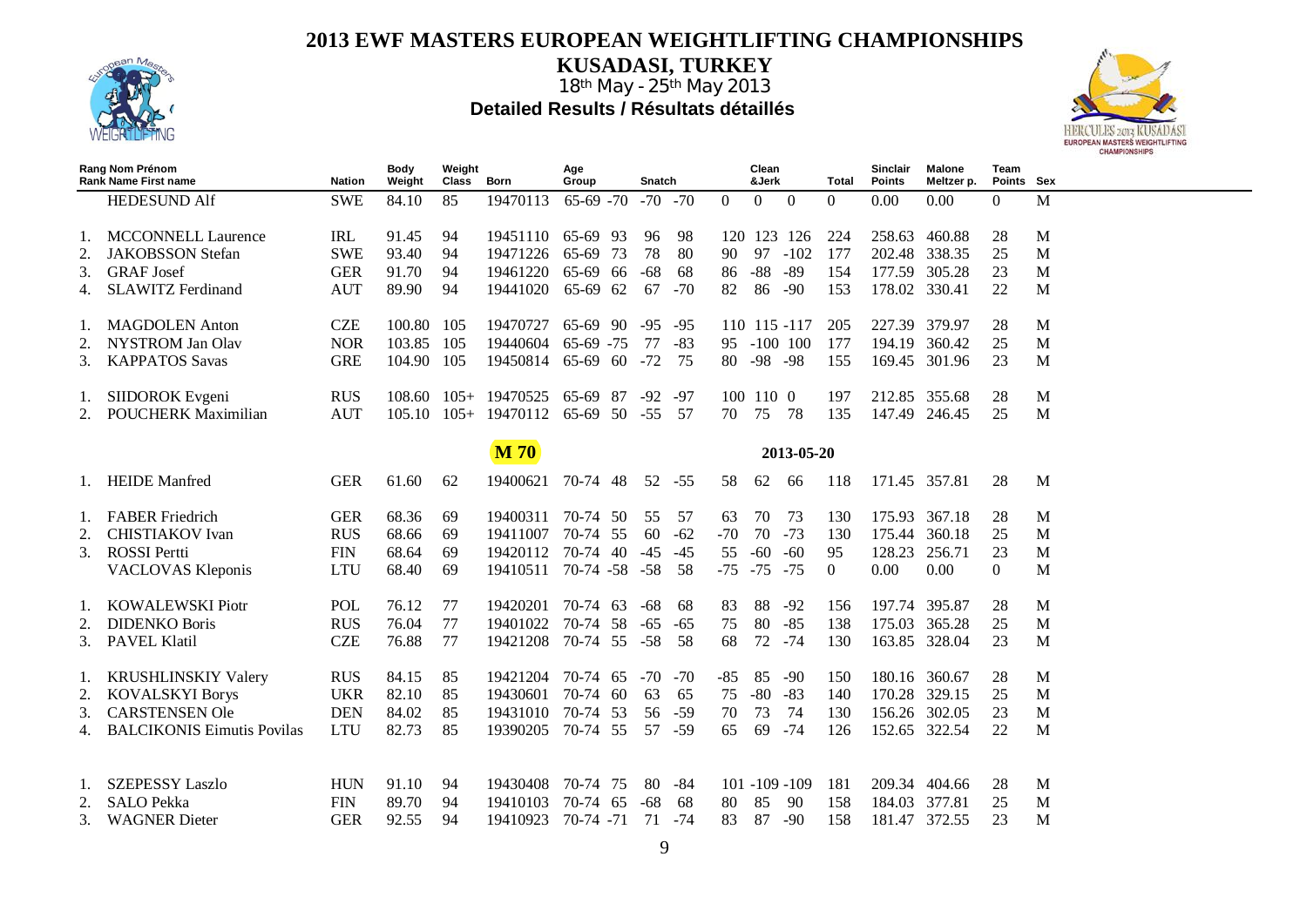

**KUSADASI, TURKEY**



|    | Rang Nom Prénom<br><b>Rank Name First name</b> | Nation     | Body<br>Weight | Weight<br>Class | Born     | Age<br>Group | Snatch |       |    | Clean<br>&Jerk |        | Total | Sinclair<br>Points | Malone<br>Meltzer p. | Team<br>Points Sex |   |
|----|------------------------------------------------|------------|----------------|-----------------|----------|--------------|--------|-------|----|----------------|--------|-------|--------------------|----------------------|--------------------|---|
|    | <b>STOKLASEK Rudolf</b>                        | <b>GER</b> | 90.65          | 94              | 19400430 | 70-74 65     | -69    | 70    | 75 | -80            | -84    | 145   | 168.08             | 350.78               | 22                 | M |
|    | 5. PETERSEN Bejlegard Preben                   | <b>DEN</b> | 90.65          | 94              | 19391227 | 70-74 58     | 62     | -64   | 78 | -82            | 82     | 144   |                    | 166.92 352.70        |                    | M |
|    | <b>SCHÜSSLER Walter</b>                        | GER        | 95.70          | 105             | 19430417 | 70-74 75     | 78     | -81   | 95 | -99            | $-104$ | 180   | 203.81             | 393.97               | 28                 | M |
|    | 2. ORTIZ Francois                              | FRA        | 96.50          | 105             | 19390628 | 70-74 63     | -66    | -66   | 80 | 85             | $-90$  | 151   | 170.39             | 360.03               | 25                 | M |
| 3. | <b>JOOSS Horst</b>                             | <b>GER</b> | 95.15          | 105             | 19400121 | 70-74 62     | 65     | -68   | 70 | 75             | -78    | 140   | 158.90             | 331.62               | 23                 | M |
|    | <b>WERRA</b> Manfred                           | GER        | 95.05          | 105             | 19400422 | $70-74 - 60$ | 60     | $-62$ | 67 | -69            | -69    | 127   | 144.21             | 300.96               | 22                 | M |
|    | <b>WOELKY Wolfgang</b>                         | GER        | 105.05         | $105+$          | 19390730 | 70-74 65     | -67    | -67   | 82 | 85             | 87     | 154   | 168.27             | 355.56               | 28                 | M |
|    | <b>FIGGE Erich</b>                             | GER        | 105.25         | $105+$          | 19431225 | 70-74 63     | 65     | -67   | 83 | -85            | -85    | 150   | 163.79             | 316.61               | 25                 | М |

|    |                               |            |       |    | M 75     |              |     |       |       |       |                | 2013-05-18 |          |        |               |          |   |
|----|-------------------------------|------------|-------|----|----------|--------------|-----|-------|-------|-------|----------------|------------|----------|--------|---------------|----------|---|
|    | 1. BUSIYGIN Yuriy             | <b>RUS</b> | 54.92 | 56 | 19340614 | 75-79        | 35  | -40   | $-40$ | 45    | $-50$          | 50         | 85       | 134.72 | 336.81        | 28       | M |
|    | 2. TAMCHI Yevgen              | UKR        | 55.70 | 56 | 19350131 | 75-79        | 31  | $-36$ | $-36$ | 40    | 45             | $-50$      | 76       | 119.12 | 280.88        | 25       | M |
|    | 1. NITSCHKE Horst             | <b>GER</b> | 61.05 | 62 | 19371009 | 75-79        | 40  | 43    | -44   |       | $50 - 54 - 54$ |            | 93       |        | 136.00 297.03 | 28       | M |
|    | 1. OIKARINEN Juhani           | <b>FIN</b> | 66.21 | 69 | 19350000 | 75-79        | 43  | 48    | $-50$ | $-63$ | -66            | -67        | 115      | 158.94 | 374.78        | 28       | M |
|    | 2. ZHYHALKA Eduard            | <b>BLR</b> | 66.92 | 69 | 19350000 | $75-79 - 45$ |     | 45    | 47    | 60    | 65             | -67        | 112      | 153.70 | 362.42        | 25       | M |
| 1. | <b>GLIS Miloslav</b>          | <b>CZE</b> | 75.63 | 77 | 19361207 | 75-79        | 50  | 53    | 55    | 62    | 66             | -68        | 123      | 156.49 | 352.26        | 28       | M |
| 2. | <b>KROUM Veltchev</b>         | <b>BUL</b> | 69.05 | 77 | 19350120 | 75-79        | 48  | 49    | 51    | $-68$ | 68             | 71         | 122      | 164.05 | 386.82        | 25       | M |
| 3. | <b>GREIF Helmut</b>           | <b>GER</b> | 76.34 | 77 | 19350509 | 75-79        | 35  | 38    | $-40$ | 50    | 55             | 60         | 98       | 124.02 | 292.43        | 23       | M |
|    | <b>HURSTI Matti</b>           | <b>FIN</b> | 72.13 | 77 | 19370506 | 75-79        | 43  | -45   | $-46$ | $-55$ | $-56$          | -56        | $\Omega$ | 0.00   | 0.00          | $\Omega$ | M |
| 1. | <b>NYSTROM Johan Arnesenn</b> | <b>NOR</b> | 84.66 | 85 | 19380920 | 75-79        | .57 | 59    | -60   | 75    | 78             | -80        | 139      | 166.44 | 356.52        | 28       | M |
|    | 2. KAREL Vojvodik             | <b>CZE</b> | 84.75 | 85 | 19381104 | 75-79        | 60  | -65   | $-65$ | 65    | 70             | $-76$      | 130      | 155.58 | 333.26        | 25       | M |
|    | 3. DEPPNER Werner             | <b>GER</b> | 79.55 | 85 | 19350628 | 75-79        | -52 | 55    | -57   | 68    | 70             | 72         | 127      | 157.08 | 370.39        | 23       | M |
|    | 4. HANSSON Per-olof           | <b>SWE</b> | 81.57 | 85 | 19360312 | 75-79        | 48  | 52    | $-55$ | 67    | $-71$          | $-71$      | 119      | 145.23 | 326.91        | 22       | M |
| 5. | <b>FROLOV</b> Alehander       | <b>RUS</b> | 82.72 | 85 | 19351023 | 75-79        | 45  | $-50$ | 50    | $-62$ | 62             | $-67$      | 112      | 135.70 | 319.97        | 21       | M |
|    | 6. FREGER Efim                | <b>RUS</b> | 82.37 | 85 | 19370811 | 75-79        | 40  | $-42$ | $-42$ | 50    | 55             | $-60$      | 95       | 115.35 | 251.93        | 20       | M |